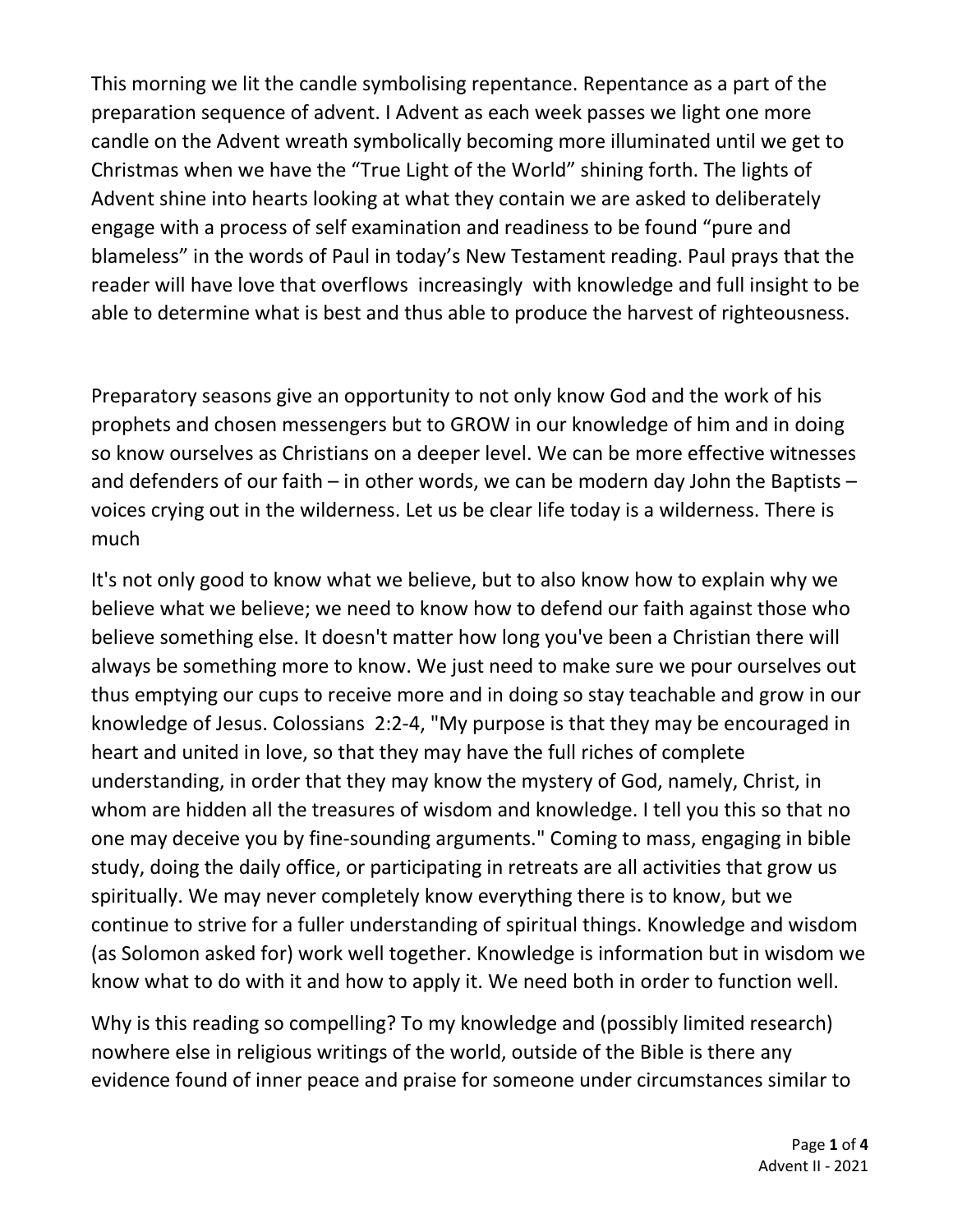what Paul was in. The reason why Paul could be joyful in these circumstances, and other religions not, is because there is no religion outside of Christianity that can produce a transformation of one's life equal to what Jesus Christ does in the heart of a saved individual. No one but a child of God can "count it all joy" when we are facing the trials of a troublesome life and I can safely say life has been most troublesome these past 2 years. Joy is mentioned 16 times in Philippians. Literally this book is using the catchphrase – CHOOSE JOY. We are part of a congregation, a fellowship of the faithful, in partnership and sharing a common faith.

BUT, This is not about turning up to church each week and being generous at the offertory. When we read Paul's letters we must realise they are inextricably bound up in the life and ministry of Jesus. To share in the gospel is to grasp the fullness of what it means to embrace and live in the good news of the life, death, and resurrection of the Lord Jesus. A brief summary of the life, death, and resurrection of Jesus is summed up in the command to love God with hearts, mind, soul, and strength and to love one's neighbour as oneself. And, indeed, this is precisely what we see in Jesus. This love is not a light or trivial love, but takes up the demands of ethics (Romans 12:9-21), loving one's enemy (Matthew 5:44), and forgiveness (Matthew 6:14-15). Additionally, we would do well to remember the challenge given by Jesus as to what this means in day-to-day life. Jesus said, "If anyone would come after me, he must deny himself and take up his cross daily and follow me" (Luke 9:23). DAILY.

## So what could this daily 'take up' look like?

Reflect on the shape of your prayers for those you love. Do you pray that loved ones will know the difference between what pleases and displeases the Lord? Or do mostly pray that you loved ones will stay safe, travel safely and have happy holidays? Do our prayers have the same urgency as Paul's? Or has the COVOD-19 and its army of Greek variants made us regain some of that urgency? Has the pandemic come to bring back urgency and disrupt as Advent does our easy life of ordinary time? Will the time "after COVID" make life more special? The urgency of our prayers for our loved ones' "spiritual" well-being may even be shrunk by our assumption that they'll always have tomorrow to grow in their wise love and faithful living. Reclamation of Advent's emphasis on longing for Jesus' second coming may in fact strengthen the urgency of our prayers for all those whom God loves.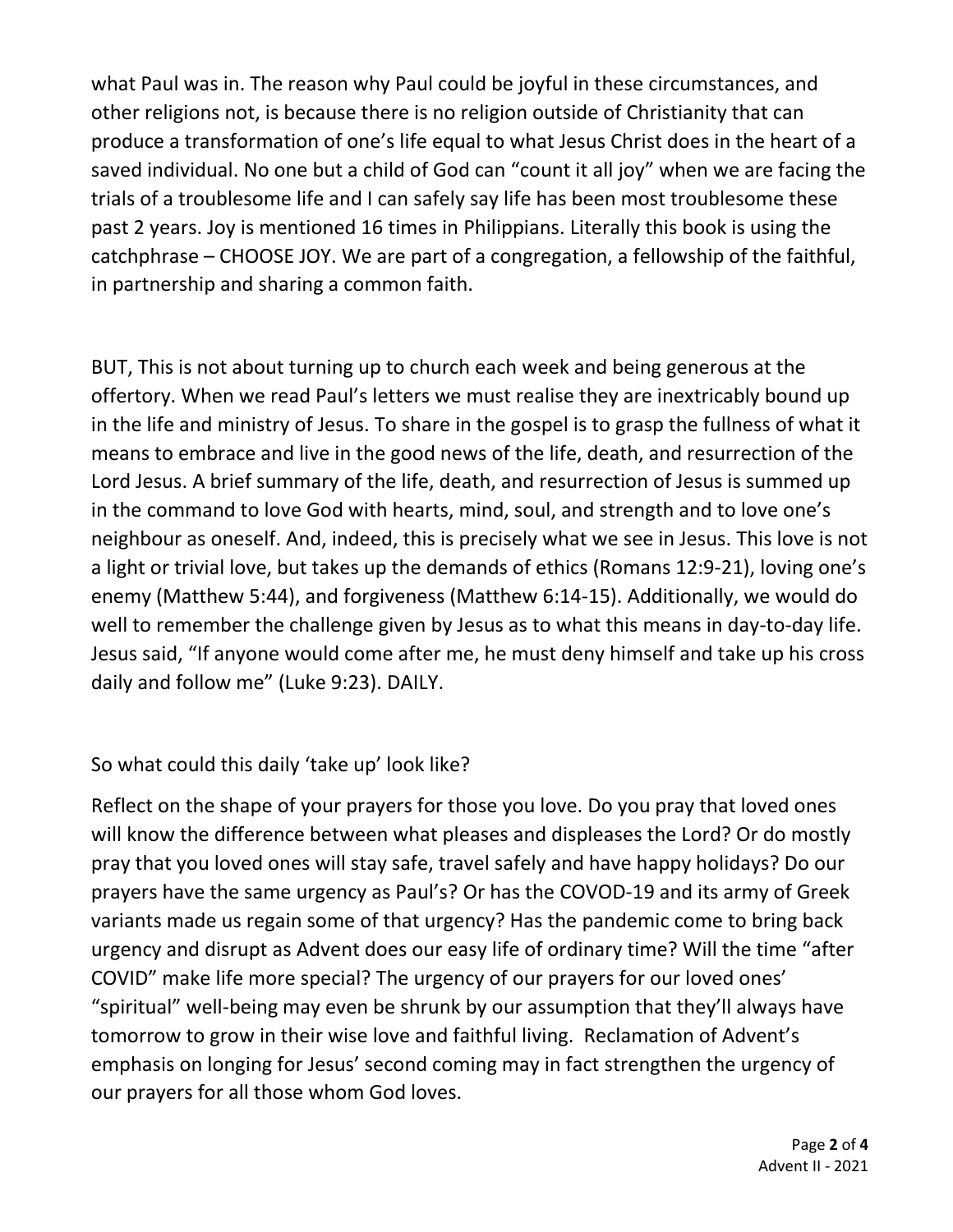When we pray, it is so easy for us to immediately launch into a list of ways God can make our lives easier. How about a flipped prayer? Gratitude like Paul in v 3? "Thank you Father that I have just the right amount of money so I need to trust you. Thank you Father for my health problems so that I get to look forward to my resurrected body. Thank you Father for the difficult relationship I have because it's making me appreciate Christ like values."

Joy is a major theme in Philippians. Paul is happy because the Philippians have participated with him in believing and preaching the gospel. The word for "participation" is the same word for the "fellowship" the early church had as they sold property and possessions to care for each other's needs (Acts 2:42-47). The Philippians are willing to give up everything to help Paul preach Christ to the world, and it makes Paul so happy.

Have you ever had someone tell you to "be happy" or "be joyful"? How well does that work? I can't tell you to feel joy when you pray and expect it to happen. But, I can help you feel joy. Like Paul, let's put ourselves in his shoes for a moment. As we look around at each other, let ourselves feel joy.

Prayer engages our hearts. It helps us care about each other. As we pray, let's ask God to grow our affection, our feelings, our love, our hearts for those people we're praying for. So when we pray for each other in church, small group, or through the prayer network, those are moments we can cultivate the love in our hearts for each other

We can in the Advent season pray for:

## **Love**

"Heavenly Father, we pray church, our families, ourselves, fall more and more in love with you because we're coming to know you better (wisdom). Would this love for you extend around us to our church family and each other, pressing outwards beyond our doors and beyond theparking-lot into Mona, into the city, into the frontline, into the ZOSOs, where there is crime, where there is poverty, where there is injustice. Father help us love you and others through Jesus.